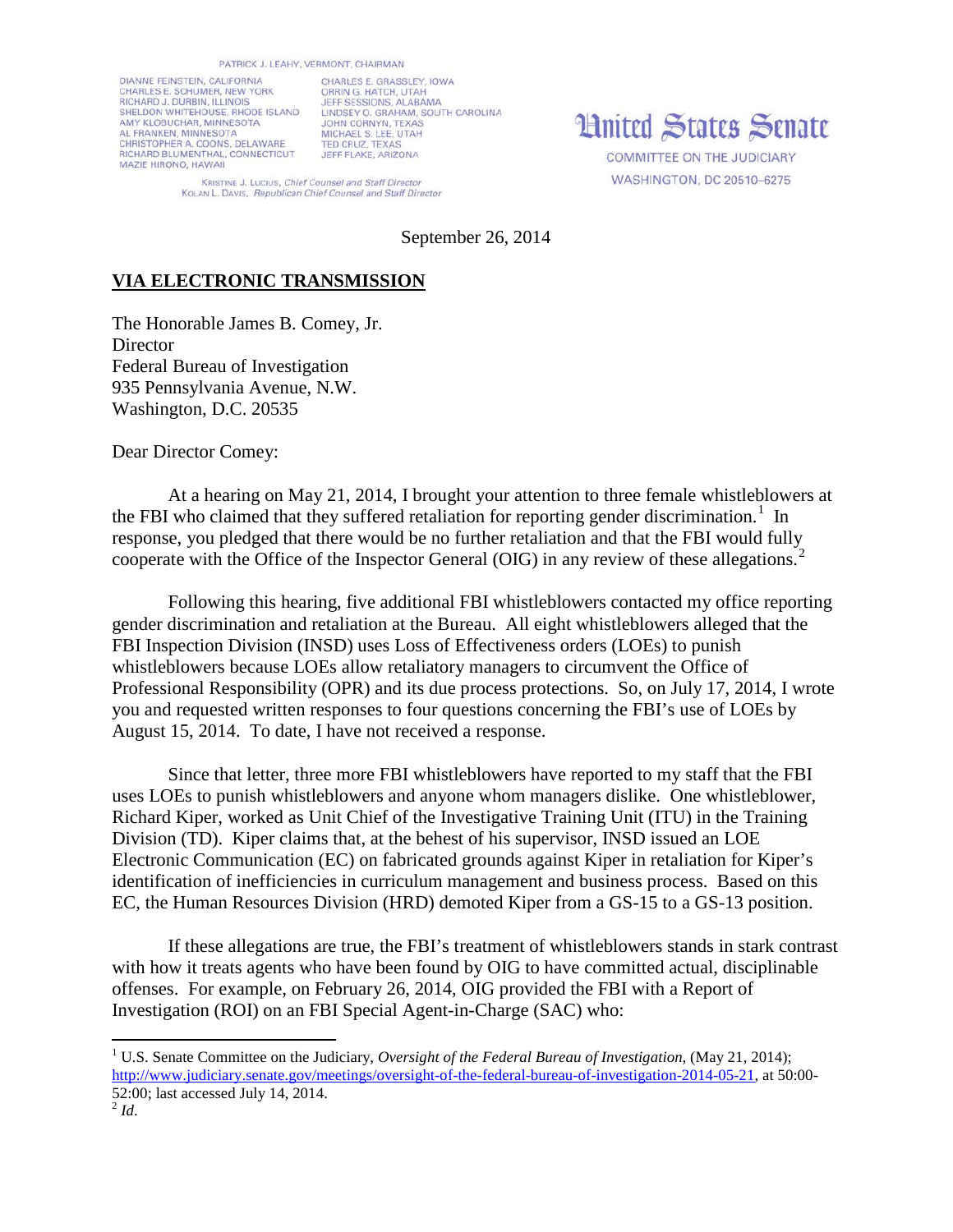engaged in a protracted sexual relationship with a foreign national that he deliberately concealed from the FBI; disclosed sensitive FBI information to the foreign national; and misused FBI-issued iPads and an FBI-issued Blackberry device by allowing the foreign national to use them on numerous occasions, and by using the Blackberry device to exchange sexually explicit communications with the foreign national. $3$ 

According to the Inspector General, the SAC in question admitted to "inappropriately disclosing sensitive information to the foreign national, as well as his deliberate failure to report his relationship with foreign national to the FBI."<sup>[4](#page-1-1)</sup> In addition, the Inspector General found that the SAC lied about permitting the foreign national to use the FBI-issued iPads and Blackberry; the SAC apparently did not admit the truth until a compelled polygraph examination.<sup>[5](#page-1-2)</sup> In sum:

> in addition to lacking candor and using poor judgment, the investigation found that the SAC's actions violated several FBI policies relating to personal conduct, ethics, security self-reporting requirements, and the provision of false or misleading information on employment and security documents.<sup>[6](#page-1-3)</sup>

Despite this finding by OIG and a disciplinary action proposed by OPR, the FBI had not issued a final determination on this disciplinary action as of June 24, 2014 – four months after receiving the ROI from the Inspector General.<sup>[7](#page-1-4)</sup> In fact, the only "discipline" that had been imposed on the SAC was the FBI's approval of *the SAC's own request* for a demotion to a GS-13 position – the same discipline that the abovementioned Kiper received.<sup>[8](#page-1-5)</sup>

Curiously, the FBI apparently did *not* issue a Loss of Effectiveness order against the SAC despite all indications of a loss of effectiveness: lack of candor; poor judgment; and violation of FBI policies regarding personal conduct, ethics, and security. Rather, via the OPR adjudicative process, the FBI apparently provided the SAC with notice and an opportunity to be heard. Meanwhile, in Kiper's case, the FBI denied these procedural safeguards by issuing an LOE.

According to the attached LOE EC, $9$  INSD found Kiper ineffective on three grounds, each of which is contradicted by the FBI's own documents.<sup>[10](#page-1-7)</sup> First, INSD found Kiper

<span id="page-1-0"></span><sup>&</sup>lt;sup>3</sup> See "U.S. Department of Justice Office of the Inspector General Summaries of Investigations Provided Pursuant to Request by Senators Grassley and Coburn," July 14, 2014, at 1-2 [Exhibit 1].

<span id="page-1-2"></span>

<span id="page-1-3"></span>

<span id="page-1-5"></span><span id="page-1-4"></span>

<span id="page-1-6"></span>

<span id="page-1-1"></span><sup>&</sup>lt;sup>4</sup> Id. at 2.<br>
<sup>5</sup> Id.<br>
<sup>6</sup> Id.<br>
<sup>8</sup> Id.<br>
<sup>8</sup> Id.<br>
<sup>8</sup> See "Training Division Inspection; Managerial Deficiencies for Unit Chief J. Richard Kiper," May 10, 2013 [Exhibit 2].

<span id="page-1-7"></span><sup>&</sup>lt;sup>10</sup> See "319X-HQ-A1487713 Serial 26," August 25, 2011 [Exhibit 3] [Reorganization EC]; "Critical element #7 – Achieving Results – ITU Goals and Objectives," February 26, 2013 [Exhibit 4]; and "Correction regarding information in the Inspection EC," December 23, 2013 [Exhibit 5].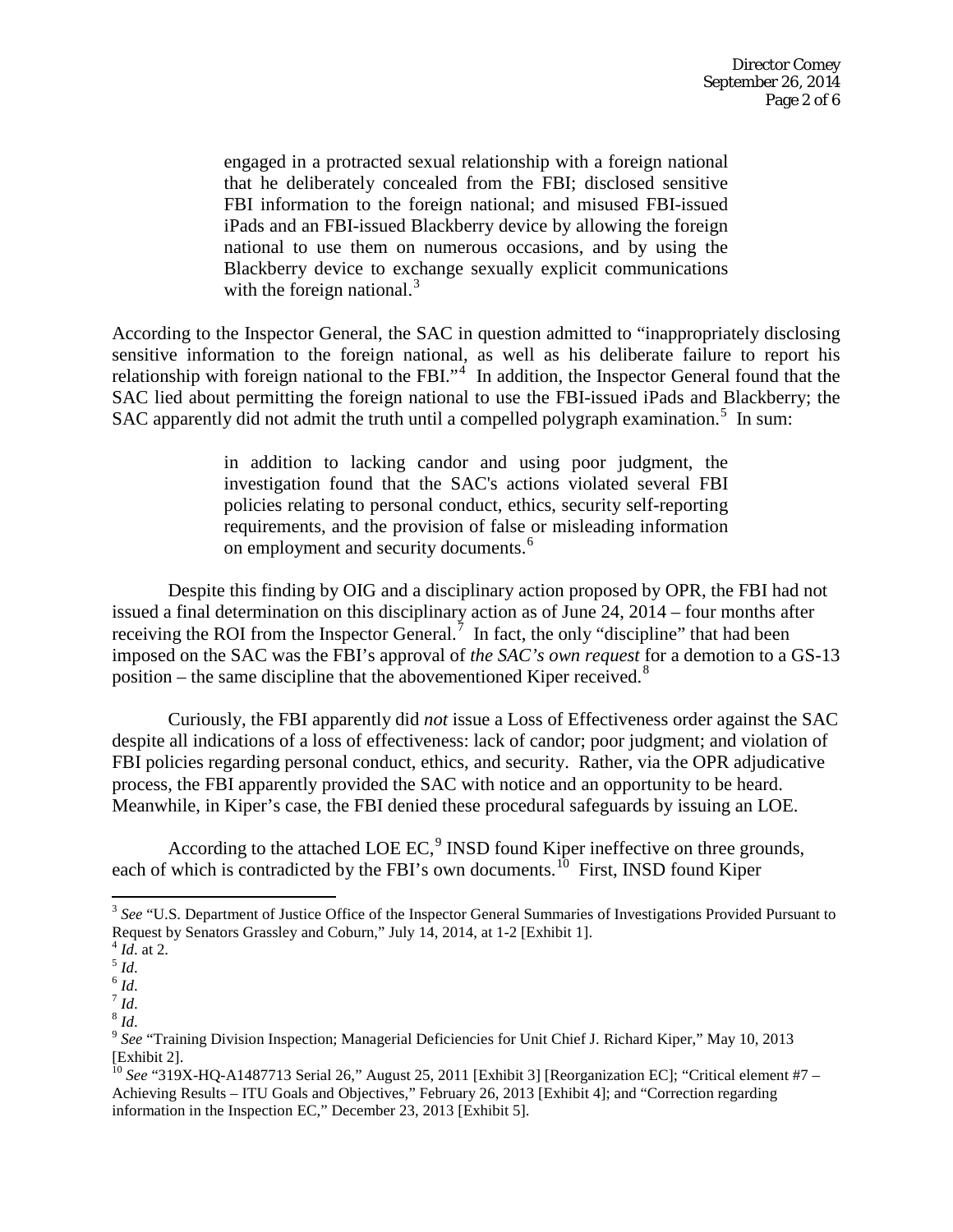ineffective because Kiper allegedly "did not support TD's mission and reorganization [plan] set forth in an EC dated  $8/25/2011$ , and documented in 319X-HQ-A1487713 Serial 26 . . . .<sup>11</sup> According to INSD, this Reorganization EC purportedly designated the Curriculum Management Section (CMS) as "the sole developer of curriculum."<sup>12</sup> In the LOE EC, INSD claimed that the mission statement that Kiper drafted for ITU contravened that of CMS, because Kiper used phrases like "develop an integrated curriculum," "develop and plan lesson plans," and "validate and improve ITU curriculum" in defining ITU's goals.<sup>[13](#page-2-2)</sup>

However, the Reorganization  $EC^{14}$  $EC^{14}$  $EC^{14}$  does not designate CMS as "the sole developer of the curriculum." Instead, the Reorganization EC describes CMS as follows:

> The Curriculum Management Section (0220), with four units, will introduce a new service to the FBI, curriculum management. Educationally sound curricula are developed, evaluated, catalogued, archived, reviewed on a defined life cycle management schedule, and updated when appropriate. It will be headed by a newly selected Section Chief. The units in this Section *support* all phases of instructional systems design.<sup>[15](#page-2-4)</sup>

Far from being the sole—or even a primary—lead in instructional systems design, CMS' mission is actually defined in a support capacity by the plain language of the Reorganization EC itself. Not surprisingly, the Reorganization EC goes on to direct at least six other, non-CMS units within TD to "develop" or "design" curriculum and training.<sup>16</sup>

Second, INSD found Kiper ineffective because Kiper allegedly failed to attach an addendum to the FY 2012 performance plans of each of his fourteen employees in ITU.<sup>[17](#page-2-6)</sup> The addendum was supposed to describe ITU's goals and objectives and was supposed to be attached to the "Achieving Results Critical Element (CE)" of each employee's performance plan.<sup>[18](#page-2-7)</sup>

However, on February 26, 2013, two months *before* INSD's inspection of Kiper, Kiper sent the attached email<sup>[19](#page-2-8)</sup> to fourteen employees. Attached to this email was a Word-document entitled, "Critical\_Element\_7\_Addendum."<sup>20</sup> In that email, Kiper explains to the fourteen employees that "[t]his two page document contains the recently approved goals and objectives

<span id="page-2-9"></span><span id="page-2-8"></span>

<span id="page-2-2"></span>

<span id="page-2-3"></span>

<span id="page-2-5"></span><span id="page-2-4"></span>

<span id="page-2-1"></span><span id="page-2-0"></span><sup>&</sup>lt;sup>11</sup> Ex. 2 at 2.<br>
<sup>12</sup> *Id.* at 3.<br>
<sup>13</sup> *Id.*<br>
<sup>14</sup> *See* Exhibit 3.<br>
<sup>15</sup> *Id.* at 4. (emphasis added).<br>
<sup>15</sup> *Id.* at 4. (emphasis added).<br>
<sup>15</sup> (1) Career Skills Development Unit; (2) International Training and Assist (4) HUMINT Operations Training Unit; (5) Behavioral Science Unit; and (6) Targeting and Data Exploitation Training Unit [Ex. 3 at 7-13].<br><sup>17</sup> Ex. 2 at 6.<br><sup>18</sup> *Id*.<br><sup>19</sup> Ex. 4.<br><sup>20</sup> *Id* 

<span id="page-2-7"></span><span id="page-2-6"></span>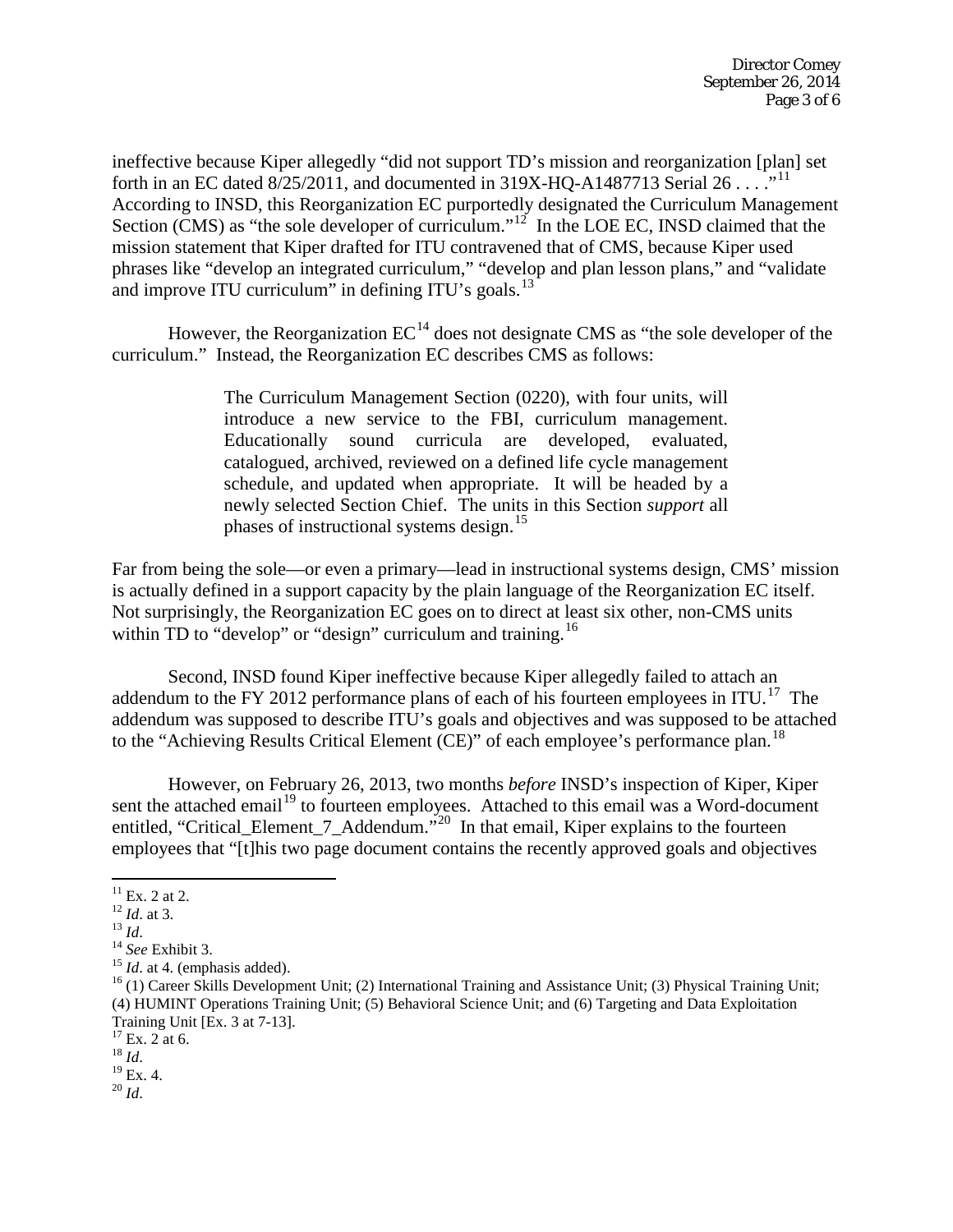for ITU. Everyone needs to print, sign, and date the first page . . . so that it can added to your Performance Plan."<sup>21</sup> Kiper also instructs a specific employee to "coordinate the collection of the signed CE #7 Addenda for the Performance Plans."<sup>22</sup>

Third, INSD found Kiper ineffective because of his alleged attempt to mislead INSD into believing that Kiper had removed from his unit Special Agent (SA) Alan Vanderploeg whose performance as instructor was purportedly deficient.<sup>23</sup> Specifically, according to INSD:

> UC Kiper stated he removed Instructor Alan Vanderploeg from teaching based on performance issues noted through peer reviews, evaluation results, and personal observations. UC Kiper verbally counseled Instructor Vanderploeg and provided suggestions for improvement. UC Kiper claimed Instructor Vanderploeg was rated "Minimally Successful" in instructing with an overall rating of "Successful" because "he was a good collaborator." INSD review of SSA Vanderploeg's PAR revealed he did not receive a "Minimally Successful" rating in any element and had an overall rating of "Excellent." UC Kiper failed to document the instruction deficiency in the PAR. At the time of inspection, Instructor Vanderploeg was still assigned to ITU.<sup>[24](#page-3-3)</sup>

However, on December 23, 2013, five months after Kiper's LOE EC was issued, INSD sent the attached email<sup>[25](#page-3-4)</sup> to SA Vanderploeg in which INSD *admitted* that they "inaccurately identified [SA Vanderploeg] as the  $\dots$  instructor who was relieved of his instruction duties."<sup>26</sup> Significantly, the INSD Inspector who wrote this exculpatory email, and the two INSD Inspectors who are carbon copied to the email, are the three INSD Inspectors who are listed on the first page of Kiper's May 10, 2013 LOE EC as having approved the contents of that  $EC^{27}$  $EC^{27}$  $EC^{27}$ .

In light of this evidence clearly contradicting the assertions in the LOE in this case, there is serious cause for concern that the FBI's use of LOEs may be similarly arbitrary and capricious in other cases as well as a tool of whistleblower retaliation.

Apparently, the FBI's Office of Integrity and Compliance (OIC) shares these concerns. According to whistleblowers, OIC will soon be issuing a report to Deputy Director Mark Giuliano that calls for transparency in the LOE process and recommends enterprise-level changes at INSD and HRD. In addition, the OIC report allegedly corroborates the assertions of eight whistleblowers who approached my staff after suffering retaliation through LOEs.

- 
- <span id="page-3-4"></span><span id="page-3-3"></span>

<span id="page-3-2"></span>

<span id="page-3-6"></span><span id="page-3-5"></span>

<span id="page-3-1"></span><span id="page-3-0"></span><sup>21</sup> *Id*. <sup>22</sup> *Id*. <sup>23</sup> Ex. 2 at 6-7. 24 *Id*. <sup>25</sup> Ex. 5. 26 *Id*. <sup>27</sup> *Compare* Ex. 2 at 1 *with* Ex. 5.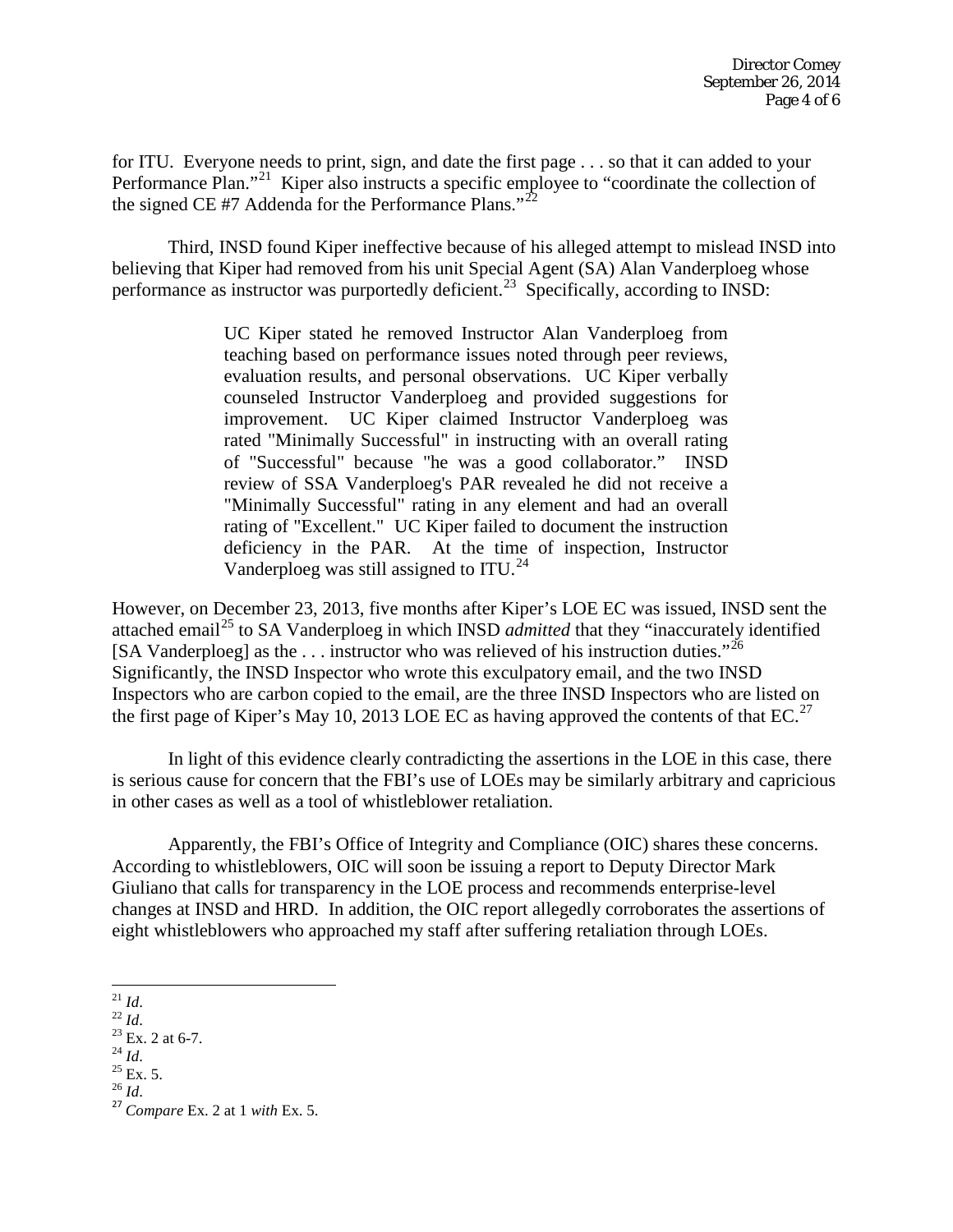In order to understand the role of LOEs and what safeguards, if any, exist to ensure their accuracy, please respond in writing to the following:

- 1. Will you review this OIC report and implement corrective actions as necessary? If not, why not? If so, please describe the corrective actions you will implement. In either case, please provide a copy of the OIC report to the Committee.
- 2. Will you meet with Kiper? As detailed above, the "management deficiencies" cited in his LOE EC appear to be contradicted by the FBI's own documents.
- 3. Has the FBI issued a final disciplinary action against the former-SAC referenced above? If yes, please describe the disciplinary action. If not, why not? Was an LOE ever considered? If not, why not?
- 4. What is the FBI's policy concerning the use of LOEs and LOE ECs? Does the FBI consider an LOE or an LOE EC to be an adverse action? If not, why not? Please provide documentation of the FBI's written policy on these matters.
- 5. Before an LOE EC is issued, does the FBI provide the subject employee basic due process, including notice and an opportunity to defend against the underlying allegations? If not, why not? After an LOE EC is issued, does the FBI provide that employee notice and an opportunity to appeal? If not, why not?
- 6. How many LOE ECs have been issued by INSD since January 1, 2009?
	- a. How many of those ECs did *not* result in removal, suspension for more than 14 days, reductions in grade or pay, or a furlough of 30 days or less?
	- b. How many of those ECs were issued against an employee following that employee's providing notice of a potential EEO claim?
	- c. How many of those ECs were issued against an employee following that employee's alleging waste, fraud, abuse, or mismanagement?
	- d. Were those ECs issued against females in higher proportions than their representation among all agents? Please provide documentation and data.
- 7. Will you meet with the whistleblowers referenced at the May 2014 hearing who allege continuing retaliation?

Please provide your reply in writing no later than October 17, 2014. If you have any questions, please contact Jay Lim of my Committee staff at (202) 224-5225. Thank you.

Sincerely,

Chuck Grandey

Charles E. Grassley Ranking Member